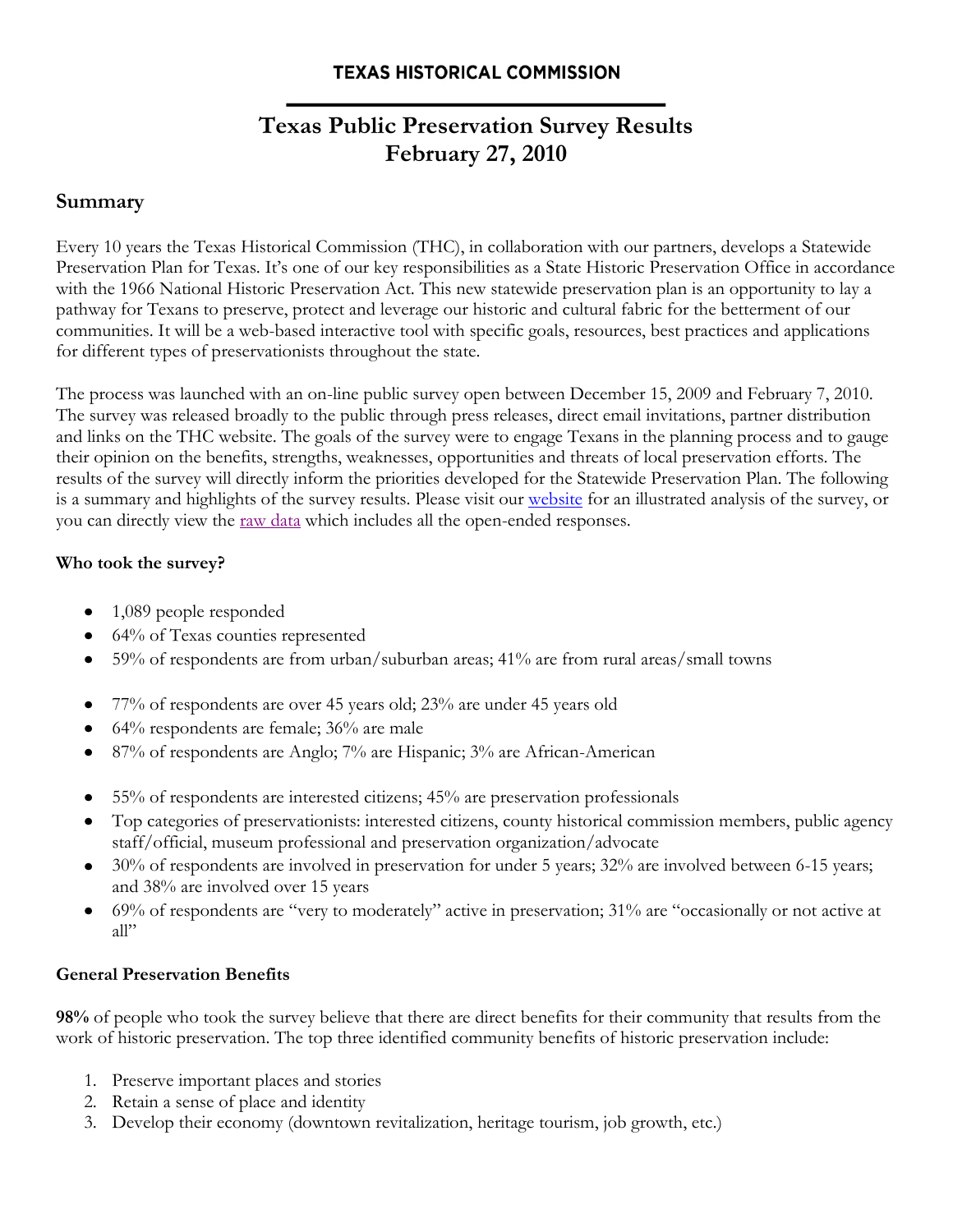#### **Strengths and Weaknesses**

Respondents were asked to rank the effectiveness of preservation efforts in their community. The top three strengths of local preservation are:

- 1. Promoting your community's history
- 2. Supporting the tourism industry
- 3. Protecting archeological sites and cemeteries

Conversely, efforts that ranked lowest in the effectiveness of local preservation illustrate weaknesses. The top three weaknesses of all respondents include:

- 1. Providing affordable housing
- 2. Stabilizing property values
- 3. Supporting the owners of historic properties through financial incentives

## **Threats and Opportunities**

Respondents were asked to identify the top three challenges or threats to local historic and cultural resources, as well as the most threatened types of resources. The top threats are:

- 1. Lack of financial incentives and economic tools for historic preservation
- 2. Growth and development pressure (i.e. urban sprawl)
- 3. Not enough understanding or appreciation of historic preservation by the general public

The most threatened or endangered resources are:

- 1. Downtowns/Main Streets
- 2. Neighborhoods/historic districts
- 3. Homes

When asked what three activities Texas should improve to better preserve its historic and cultural resources, the majority of respondents chose these four:

- 1. Provide economic development incentives or programs that incorporate historic preservation
- 2. Enact stronger state and local historic preservation laws
- 3. Provide education and training for the general public
- 4. Provide education and training for public officials

Respondents indicated the following three tools as being the most effective for preserving Texas history and places:

- 1. Economic development tools and programs used in conjunction with historic preservation
- 2. Local historic preservation ordinances
- 3. Local, state and federal tax incentives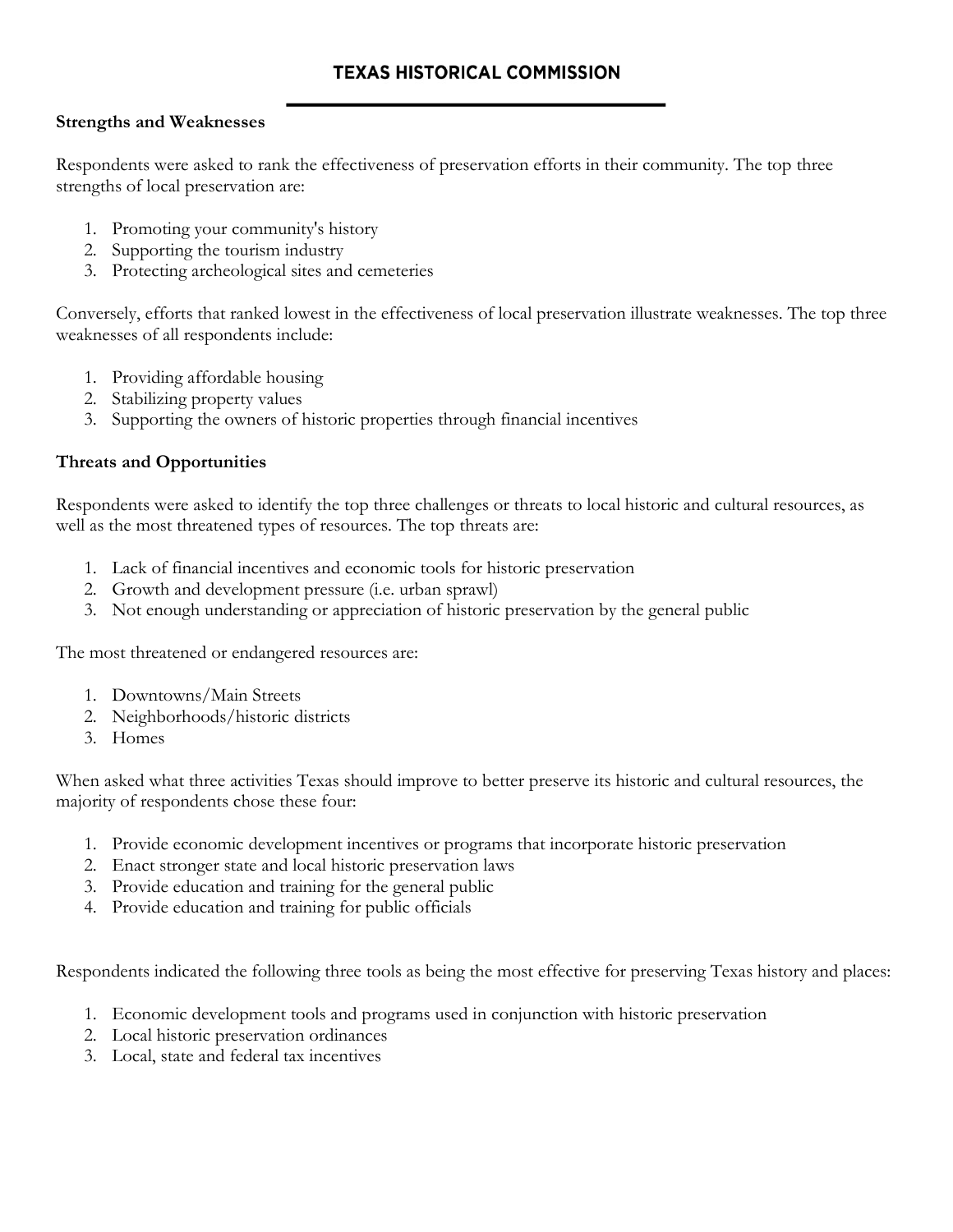## **Open-Ended Responses**

Respondents were asked how a statewide preservation plan can be a resource in their efforts to preserve historic and cultural resources. 733 people commented and suggestions can be categorized into these primary themes:

- The plan can be a model or framework for communities that do not have the resources or expertise to  $\bullet$ develop their own plans
- It should be an educational tool in a variety of ways, including educating the general public, outlining benefits of preservation to strengthen local discussions, and serving as a central clearinghouse of information for preservation
- It should set forth consistent standards and guidelines for preservation  $\bullet$
- It needs to be implementation-focused; goals and actions need to be implementable and measurable, people at the local level need to be prepared to carry out the plan, and the plan needs to be tied to funding, grants and incentives
- It needs to encourage survey and inventory of historic and cultural resources
- It should focus on financial resources available for preservation
- It should create networks and collaborations, sharing ideas, best practices and what is working/not working for different types of communities

The survey asked if there were local tools and/or incentives in respondents communities that would be beneficial to other communities. 360 people commented and responses included:

- Generous property tax abatements  $\bullet$
- Construction waivers and Tax Increment Financing  $\bullet$
- Online database of landmarks and districts with accompanying zoning and incentives
- Development of smart code
- County Historical Commission review of new development in county
- Web survey project
- Partnering with local university, library, boy scouts, etc.  $\bullet$
- County-based Preservation Trust Fund administered by the County Historical Commission

Lastly, respondents shared what other issues or ideas they recommend be considered in developing a statewide preservation plan. A few examples of the 359 comments include:

- The importance of funding and incentives tied to the plan being implemented  $\bullet$
- Strengthen the argument between preservation and economic development
- Connecting historic preservation with green building and sustainability
- Focus on the history and contributions of culturally diverse population  $\bullet$
- Importance of educating younger generation, especially in elementary schools  $\bullet$
- Regional and/or local representation from the THC; think about THC field offices
- Importance of local surveys and inventories then integrated into statewide database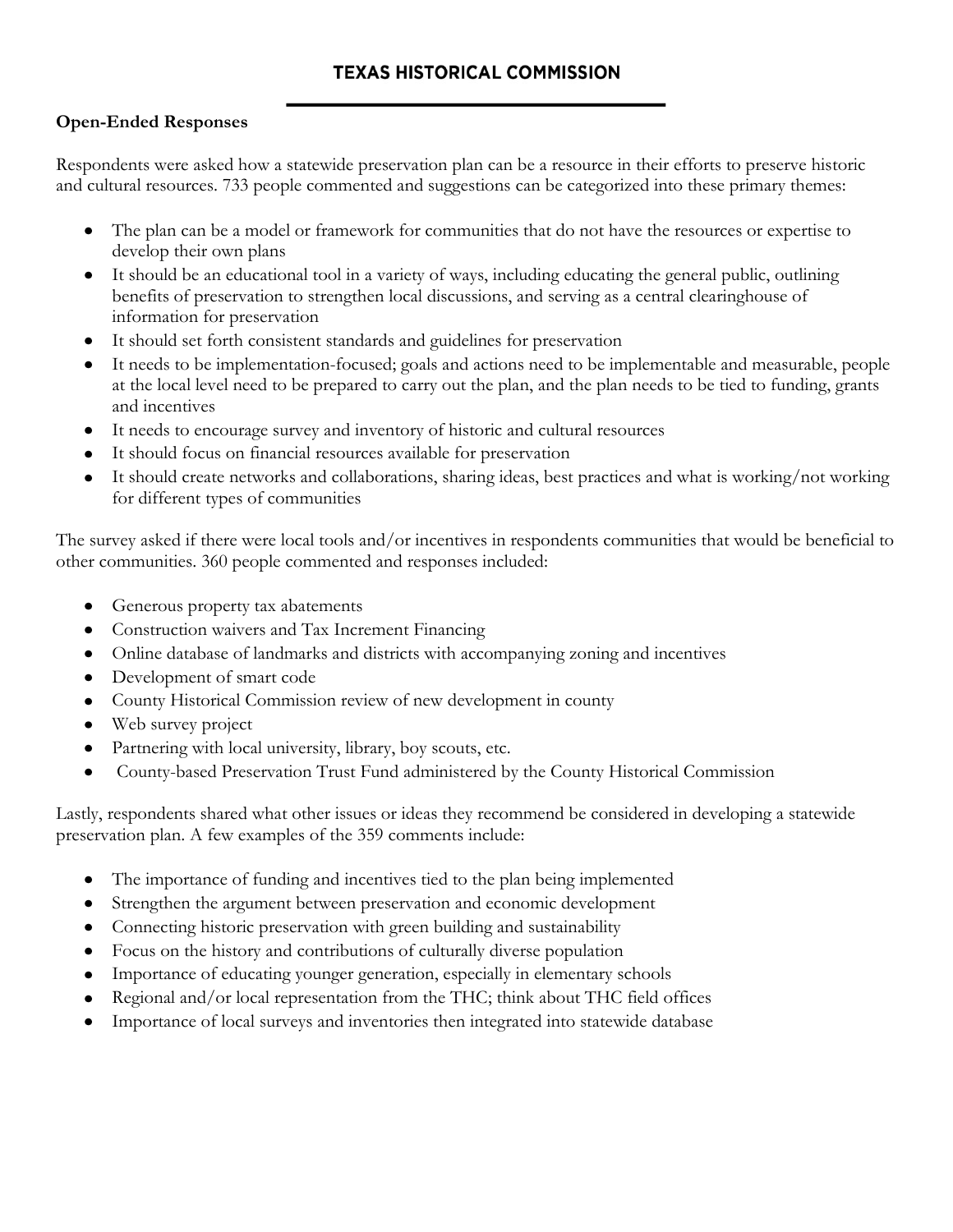#### **Variations**

Respondents generally shared the same perspective throughout the survey, regardless of race, ethnicity, gender, age and geography. The biggest variation between geography and demographics occurred when asked what three things should be improved to better preservation efforts. Economic development programs topped the list for all groups and locations. However the second and third spot varied greatly. Urban areas highlighted strengthening local and state laws and providing training for public officials; rural areas highlighted education for the general public and developing heritage tourism; and African-Americans highlighted enforcement of existing laws and ordinances and developing better partnerships. Hispanic respondents were consistent with the average response.

## **Conclusion**

This public preservation survey launched the process for developing Texas' Statewide Preservation Plan and provided a starting point for understanding local preservation issues and priorities. To learn more about the Statewide Preservation Plan and how to get involved in the process, please visit the THC's [website.](http://www.thc.state.tx.us/statewideplan/swpdefault.shtml) If you have any questions or comments, please contact Tracey Silverman at [tracey.silverman@thc.state.tx.us](mailto:tracey.silverman@thc.state.tx.us) or 512.936.9615.